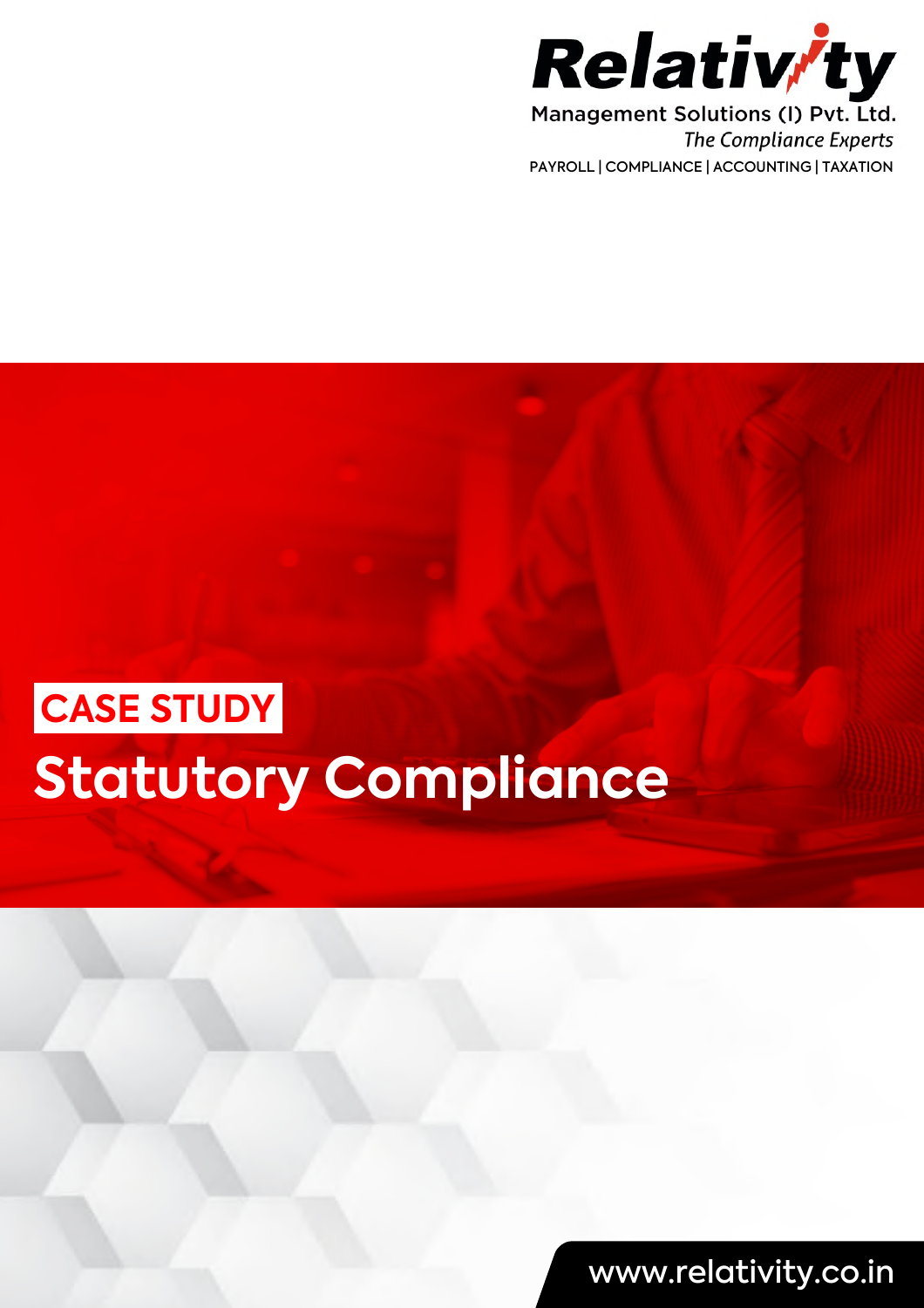



#### **EXECUTIVE SUMMARY**

Staying compliant is critical for longterm success in business. Companies that wanted to grow without prioritizing compliance are sure to run into problems.

An IT company with 700+ employees in south-India, had an issue in EPF payments and withdrawal of funds for their employees.

#### Challenge #1:

Swapped EPF payments within their employees and remitted wrongly for most.

#### Challenge #2:

As a result of incorrect remittance, employees were unable to claim the Transfers, withdrawals and Loans.

#### Challenge #3:

Few employees left the organization and claimed excess PF Contribution.

### **"**

*Once we have the on boarded the client, we understood the need for an immediate audit of the data and post 15 days of time we could fgure our around 250 employee PF records has been swapped. The client and relativity compliance SPOC took necessary steps to correct these records in phase I and simultaneously we also framed the process to make sure that we remit the correct EPF payments.*

**"**

Senior Compliance Manager Relativity Team